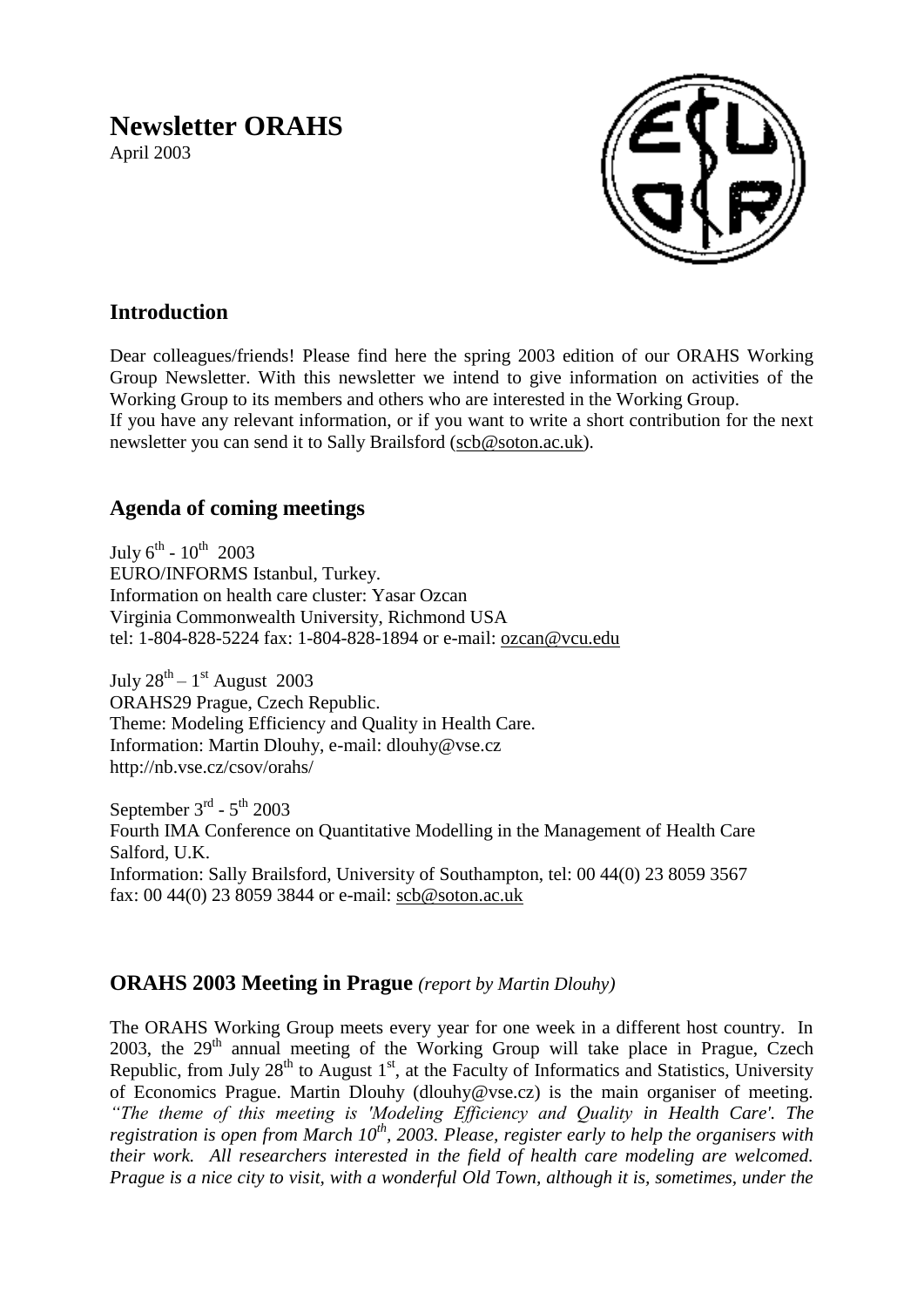*water. After the hard work during the meeting sessions, you will surely appreciate the good local beer in the evening"*. More information on this meeting can be found via the website: [http://nb.vse.cz/csov/orahs/.](http://nb.vse.cz/csov/orahs/)

At present, researchers from the Czech Republic, Italy, Japan, Portugal and Slovakia are registered. Do not hesitate to meet people with common interest, the deadline for early registration is May 31. Take accompanying person with you, the cultural programme comprising the visits of several historical places is prepared. A few photos of Prague will give you already an impression.

Old Town Square, Prague, Live from street camera.





Prague Castle Golden Street, Prague

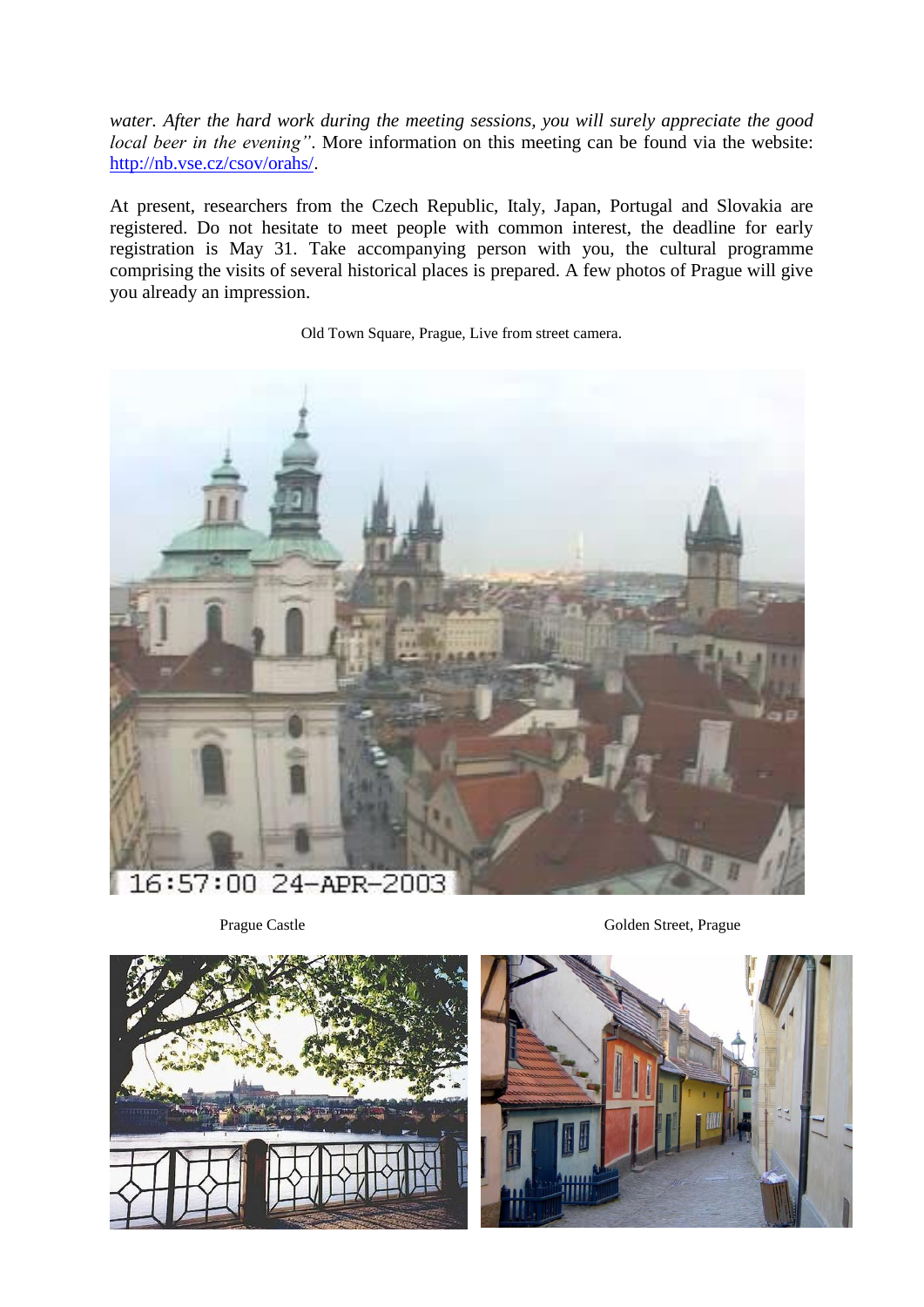### **EURO- info**

EURO has an extensive website with information on EURO conferences and EURO Working Groups. The new EURO vice-president 2 in charge of the Working Groups is Professor Chris Potts, Faculty of Mathematical Studies, University of Southampton, who is not only *ex officio* a member of our working group, but has already attended one of our meetings (the 2001 meeting in Vienna) and is planning to come to Prague, since he is married to Sally Brailsford! For more information about EURO, see [www.euro-online.org](http://www.euro-online.org/)

A new version of the website has become available since December 2001. Working Groups can now update their own information, and annual reports of Working Groups can be printed from the site directly.

#### **Web-site news** *(report by Sally Brailsford)*

The ORAHS website contains information about many of the previous meetings of the group, going back as far as 1975 when the first ever meeting was held (in Exeter, UK under the chairmanship of Duncan Boldy). It has been updated this year with additional details about several previous meetings - thanks to everyone who sent us information. If you have any information about the remaining meetings, please contact Sally Brailsford (scb@soton.ac.uk). You can find the website at the following address: [http://www.soton.ac.uk/~orahsweb.](http://www.soton.ac.uk/~orahsweb) An option for downloading and printing a list of working group participants is currently under construction. However, anyone wishing to obtain such a list, or to email the entire working group, can do so by contacting Sally. We welcome ideas and suggestions for the website.

#### **Short communications**

*The Journal of the Operational Research Society is planning a special issue on 'Meeting Health Challenges with OR'*. The guest editors are Ruth Davies, Senior Lecturer from the School of Management at the University of Southampton and David Bensley, Operational Research Programme Manager at the Department of Health, Economics and Operational Research Division. They have proposed papers from a spectrum of topics from international to UK based and from strategic policy issues to more tactical problems. They are including papers concerned with:

- appropriate OR methodologies for practical health challenges,
- modelling and analysis of policies for the provision of health care,
- case studies which show the added value of using analytical techniques.

They are putting particular emphasis on the impact of research and on lessons learnt. The editors have looked at a number of outline papers and have provided feedback to authors. Ruth and David are prepared to look at further proposals and will next meet to discuss them on 20<sup>th</sup> July. Completed papers should be submitted to the JORS Editorial Office, Seymour House, 12 Edward Street, Birmingham B1 2RX, for peer review in the usual way by 31 August, 2003, marked as "Special Issue on 'Meeting Health Challenges with OR'".

Dr Ruth Davies, E-mail: rmd@soton.ac.uk

David Bensley, E-mail: David.Bensley@doh.gsi.gov.uk

*The proceedings of the ORAHS 2001 meeting are published by Peter Lang.* The book presents a selection of 18 of the 30 papers presented at the sessions and highlights the breadth of problems and quantitative approaches facing health care providers throughout Europe and